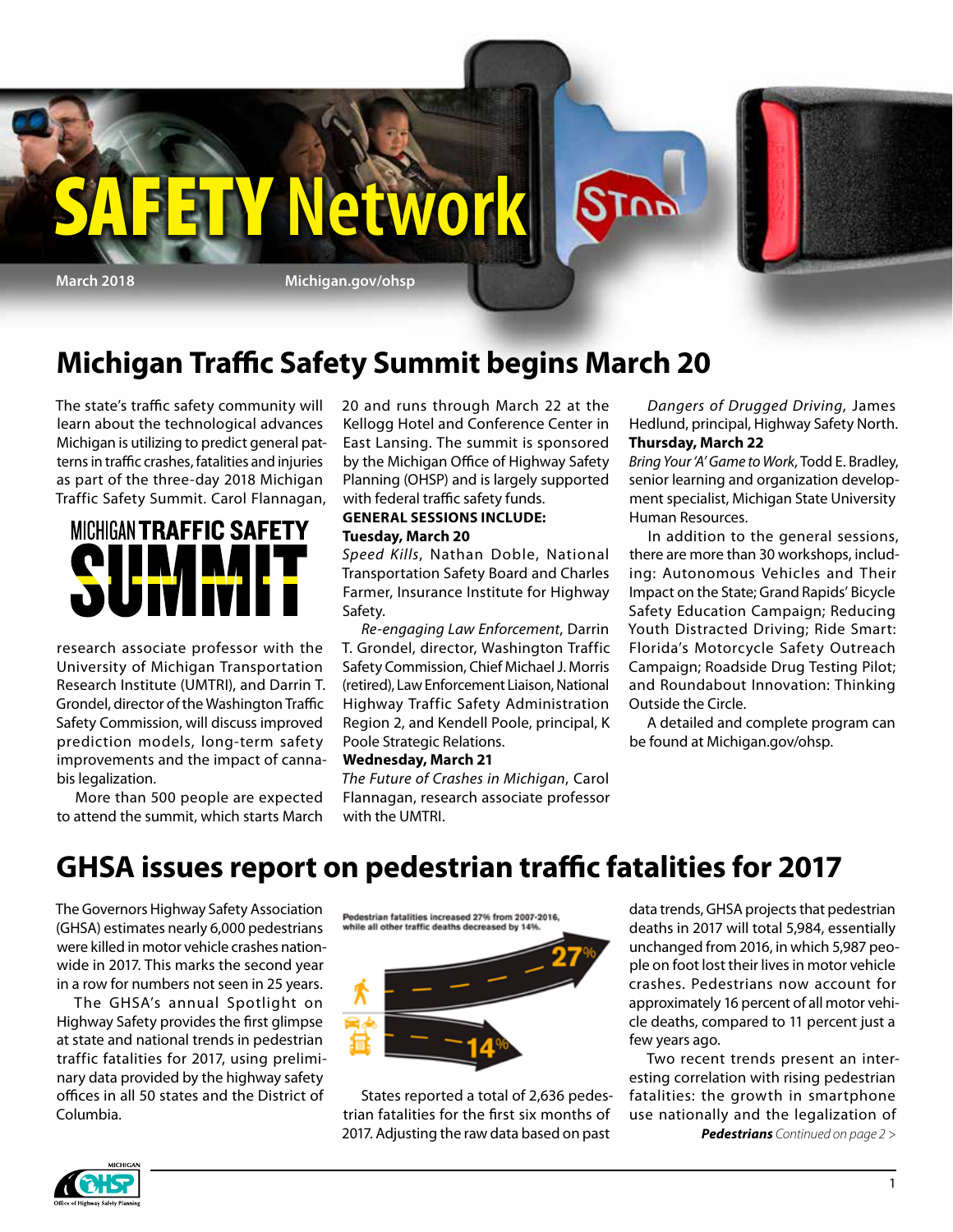# SAFETY **Network**

#### *Pedestrians Continued from page 1 >*

recreational marijuana in several states. While the report does not find or imply a definitive link between these factors and pedestrian deaths, it is widely accepted both smartphones and marijuana can impair the attention and judgment necessary to navigate roadways safely behind the wheel and on foot.

The reported number of smartphones in active use in the U.S. increased 236 percent from 2010 to 2016, and the number of cell phone-related emergency room visits also increased as the devices become more prevalent in daily life.

The District of Columbia and the seven states that legalized recreational marijuana use between 2012 and 2016 experienced a collective 16.4 percent increase in pedestrian fatalities for the first half of 2017, while all other states saw a combined 5.8 percent decrease.

In addition to looking at pedestrian fatality crash characteristics, the report also discusses promising strategies to reduce pedestrian and motor vehicle crashes through a combination of engineering, education, and enforcement efforts. It outlines specific examples from 41 states such as: training law enforcement officers to understand and enforce laws aimed to protect pedestrians; collaboration between state highway safety offices and departments of transportation; and policy changes to prioritize safety for all road users, regardless of mode.

The full report, including state-bystate data and infographics, is available at ghsa.org.



tate Strategies to Reduce Highway and Traffic **Fatalities and Injuries** A Road Map for States

### **NGA report provides roadmap for states**

 With 39 states reporting an increase in traffic fatalities in 2016, traffic safety policy, programs and practices remain a pressing concern across the nation and governors are an essential part of the solution. The National Governors Association (NGA) supports policymakers in developing solutions to transportation, public safety, and public health challenges.

A new NGA report, State Strategies to Reduce Highway and Traffic Fatalities and Injuries: A Road Map for States, highlights steps to improve coordination and strengthen existing efforts across state agencies and identifies recent state efforts to adopt strategies to reduce traffic fatalities.

The report can be found at nga. org/cms/home

### **Ross named senior editor at OHSP Communications**



Jon Ross is the new senior editor with the OHSP Communications Section. He previously worked at Wolf Creek Productions in Perry, MI where he pro-

duced the TV shows "Wardens" and "Field & Stream's Gun Nuts." Before that, Ross was a sports anchor/reporter at both WSYM and WILX in Lansing.

Ross will be responsible for producing publications, coordinating public information and education initiatives, and editing annual reports. He has a bachelor's degree in journalism from Michigan State University. Ross and his wife, Julie, are the parents of three-year-old, Ryan, and oneyear-old, Molly.

### **Fox selected as OHSP administrative assistant**



Mallory Fox is the new administrative assistant at the OHSP.

Fox has a bachelor's degree in political science from Michigan State

University. Prior to joining the OHSP, she was the office manager and assistant event coordinator for St. Robert of Newminster Catholic Church, the largest church in the Grand Rapids Diocese. Fox has also worked in the office of State Senator Wayne Schmidt.

Fox lives in Grand Ledge with her husband and three-year-old daughter, Charlotte.

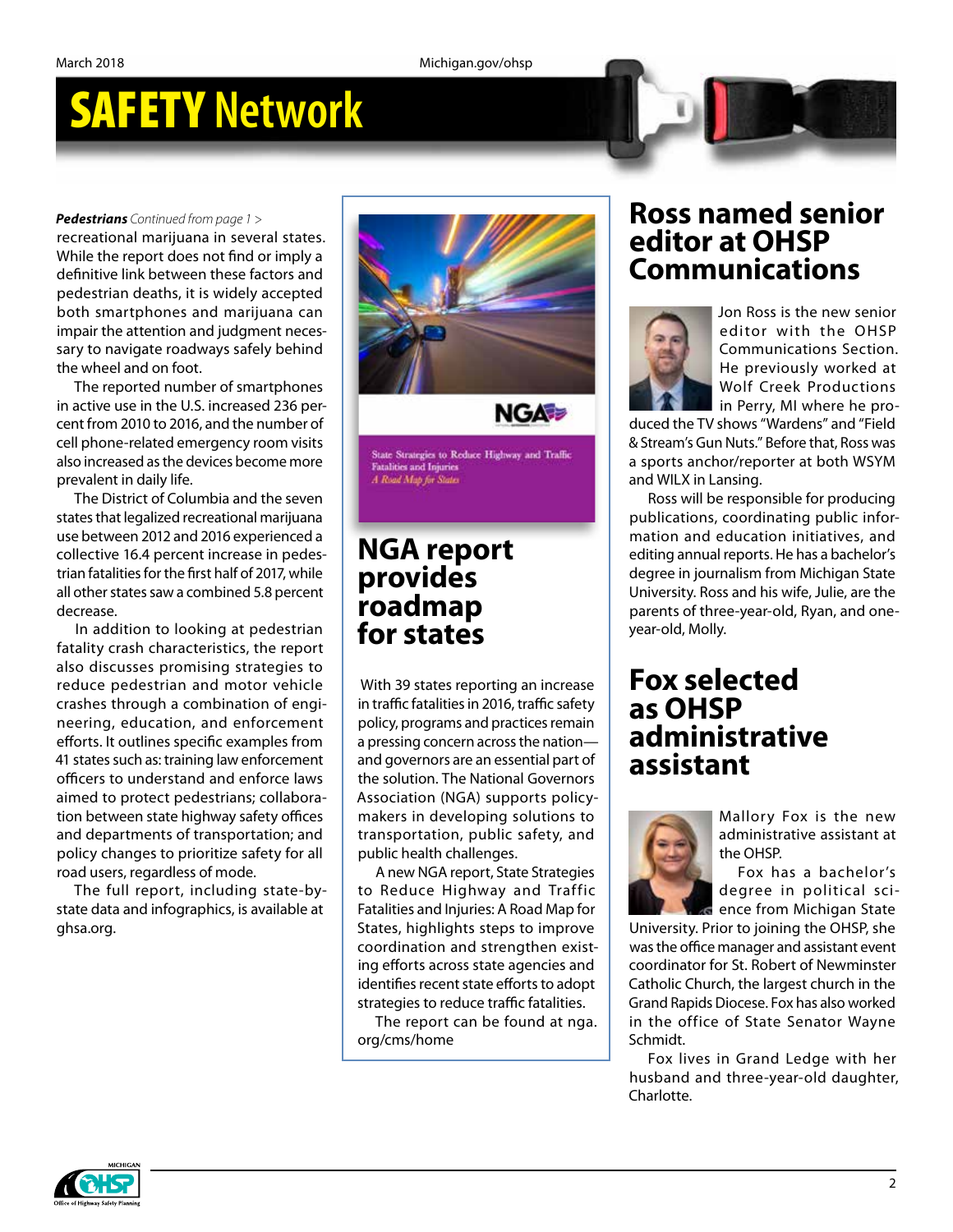March 2018 Michigan.gov/ohsp

# SAFETY **Network**

## **Inhalants and Driving: A Dangerous Combination**

*By: Kenneth Stecker and Kinga Gorzelewski Canike*

Most everyone knows the dangers of drinking and driving, but recent news articles have put the spotlight on another danger on our roads–huffing and driving:

*"Traverse City Man Arrested for Huffing While Driving."***<sup>1</sup>**

*"Huffing causes Mills Township crash, driver arrested."***<sup>2</sup>**

*"Man huffing cans of air duster crashes car into Otsego church, police say."***<sup>3</sup>**

*"Police: Man 'huffing' narrowly misses MDOT workers before crashing."***<sup>4</sup>**

Huffing is the inhaling of chemicals, which many times involves chemicals found in aerosol cans. It is an extremely dangerous and illegal activity that can cause permanent brain damage.**<sup>5</sup>** As the name implies, inhalants enter the body through breaths drawn in with the nose and/or mouth.**<sup>6</sup>** Methods of ingestion are to either inhale the product's fumes after placing the fumes inside a plastic bag, or, as in the case

- *<sup>1</sup> "Traverse City Man Arrested for Huffing While Driving," June 9, 2016, by 9 and 10 news staff (http://www.9and10news. com/author/9and10news-site-staff/)*
- *<sup>2</sup> "Huffing causes Mills Township crash, driver arrested," Kelly Dame, published Friday, September 8, 2017, Midland Daily News.*
- *<sup>3</sup> "Man huffing cans of air duster crashes car into Otsego church, police say," Rex Hall, Jr., published September 6, 2012, MLive.*

*<sup>4</sup> "Police: Man 'huffing' narrowly misses MDOT workers before crashing," Ken Palmer, published August 25, 2017, Lansing State Journal.*

- *<sup>5</sup> "Indiana Police: Driver was Huffing Drugs Before Fatal Crash," published March 24, 2011, Keller & Keller.*
- *<sup>6</sup> "Inhalants and Driving Impairment," published March 7, 2013, in Club Drugs.*

of paint thinner and gasoline, to inhale directly from an open container.**<sup>7</sup>**

The fumes produce an instant high that can vary widely among users. It will depend on the substance being inhaled, method of inhalation, and other factors such as frequency of use and amount being inhaled.**<sup>8</sup>**

The effects of inhalants include, but are not limited to, the following:

- Slurred speech
- Loss of motor coordination
- Wheezing
- Loss of consciousness
- Memory Impairment
- Red or watering eyes
- Hallucinations**<sup>9</sup>**

Inhalants are found everywhere, including in drivers on our roads. This is where Michigan Public Act 543 of 2012, effective, March 31, 2013, comes into play.

The act states in pertinent part as follows:

Sec. 625. (1) A person, whether licensed or not, shall not operate a vehicle upon a highway or other place open to the general public or generally accessible to motor vehicles, including an area designated for the parking of vehicles, within this state if the person is operating while intoxicated. As used in this section, "operating while intoxicated" means any of the following:

- *<sup>7</sup> The Good Drugs Guide.com–Inhalant Basics. https://www.thegooddrugsguide. com/inhalants/basics.htm*
- *<sup>8</sup> Id.*
- *<sup>9</sup> "Driver Education: How Drugs Affect Driving-Inhalants," published June 17, 2009, in Safe Teen Driving Blog-Providing a solid base for teen drivers by improving behavior, attitude, skills and experience.*

(a) The person is

under the influence of alcoholic liquor, a controlled substance, or other intoxicating substance or a combination of alcoholic liquor, a controlled substance, or other intoxicating substance.

(25) As used in this section: (a) "Intoxicating substance" means any substance, preparation, or a combination of substances and preparations other than alcohol or a controlled substance, that is either of the following: (i) Recognized as a drug in any of the following publications or their supplements: (A) The official United States pharmacopoeia. (B) The official homeopathic pharmacopoeia of the United States. (C) The official national formulary. *(ii) A substance, other than food, taken into a person's body, including, but not limited to, vapors or fumes, that is used in a manner or for a purpose for which it was not intended, and that may result in a condition of intoxication.*

In testimony before the Senate Judiciary Committee, a Grand Blanc police officer said he had encountered several cases in which a driver's ability to operate a vehicle was impaired.**<sup>10</sup>** The officer told of responding to a car crash in which a driver was "huffing" an aerosol spray can. The driver had four spray cans in his car and 20 empty cans in the trunk.**<sup>11</sup>** Another former law enforcement officer recalled having pulled over a driver who was sucking on a rag soaked with lighter fluid. All of these drivers were a threat to themselves and others because they were operating vehicles while impaired by an intoxicating substance.**<sup>12</sup>**

*Inhalants Continued on page 6 >*





*<sup>10</sup> http://www.legislature.mi.gov/ documents/2011-2012/billanalysis/*

*Senate/pdf/2011-SFA-0353-A.pdf <sup>11</sup> Id.*

*<sup>12</sup> Id.*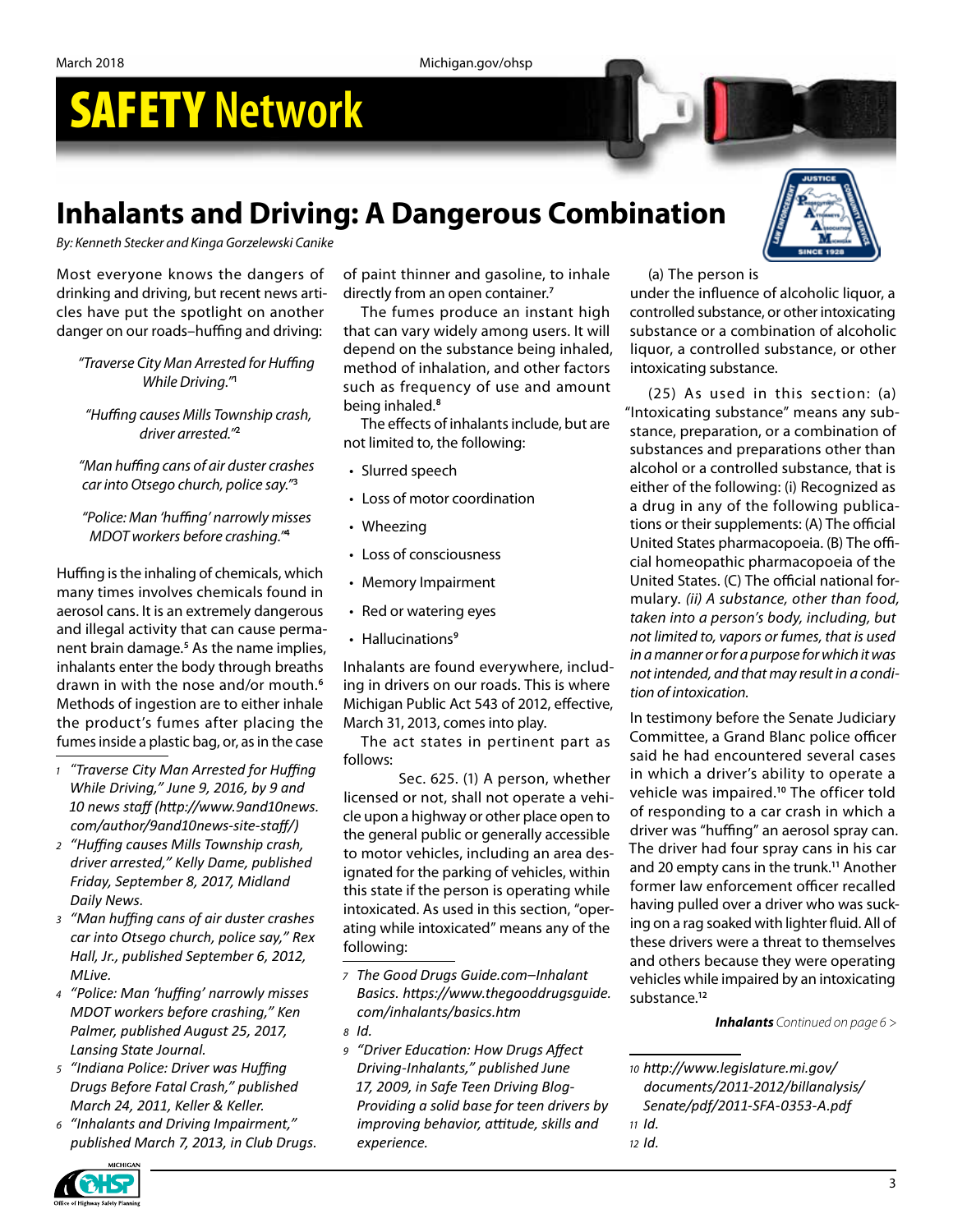March 2018 Michigan.gov/ohsp

# SAFETY **Network**

### **Record number of high schools to take part in teen safe driving program**



More than 60,000 students at 61 Michigan high schools will soon benefit from efforts to make teenagers better, safer drivers.

Strive For a Safer Drive (S4SD) is a publicprivate partnership between Ford Driving Skills for Life and the OHSP that seeks to reduce the leading cause of death for teens: traffic crashes. In 2016, there were 44,072 crashes in Michigan with a driver age 15-19. Those crashes resulted in 116 fatalities and 829 serious injuries.

As part of the S4SD program, schools receive \$1,000 for students to create teenled traffic safety campaigns to educate their fellow classmates about distracted driving, seat belt use, speeding, underage drinking/impaired driving or winter driving.

Schools will submit a video or PowerPoint outlining campaign activities. The top five campaigns will be selected and those winning schools will win a cash prize ranging from \$500-\$1,500. Following their activities, schools will have the opportunity to send students to a free, hands-on driving clinic with professional driving instructors in the spring.

For more information about S4SD, please visit Michigan.gov/s4sd.



Plymouth, and Wayne Memorial

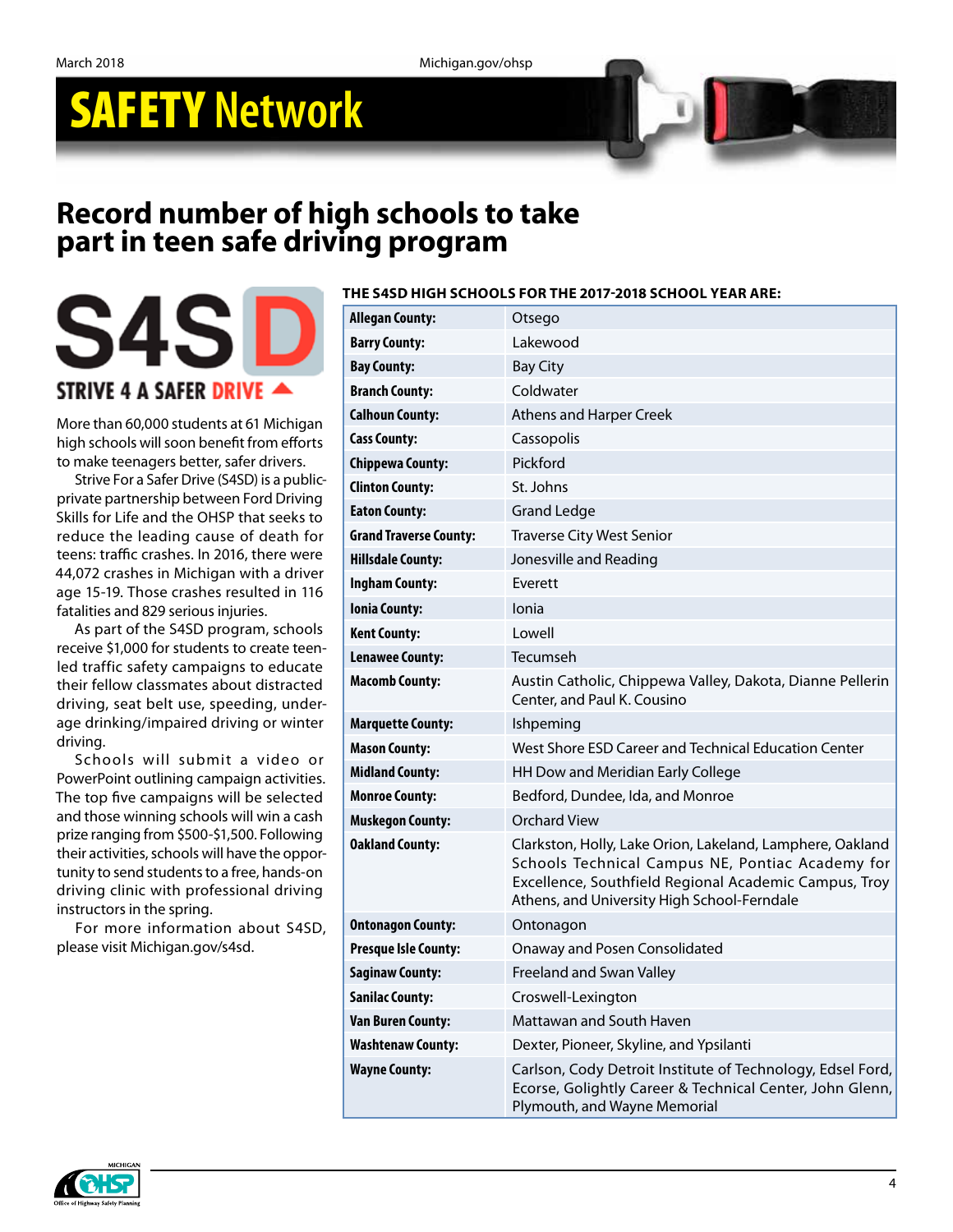# SAFETY **Network**

### **MDOT working to reduce wrong-way drivers on interstates**

Engineers in the Michigan Department of Transportation (MDOT) Metro Region are focusing on measures to reduce the frequency of wrong-way driving incidents on the state's freeways in southeast Michigan. (The Michigan State Police (MSP) and the Southeast Michigan Transportation Operations Center (SEMTOC) are helping in this effort.)

MDOT engineers review incidents and try to understand how drivers end up going the wrong way on freeways. MDOT and MSP are working together closely to identify and ultimately stop wrong-way incidents on freeways. This includes notifying motorists during active wrong-way driver situations by posting alerts on roadside message signs, placing wrong-way arrow markings on freeway ramps, and installing detection cameras for the earliest possible alerts of wrong-way drivers.

The goal is to reduce the number of wrong-way driving incidents that occur

between July 1, 2017, and June 30, 2018, by 20 percent compared to the previous year.

With the help of MSP and SEMTOC, locations of confirmed wrong-way drivers are recorded, including the reported locations and entry points. Incidents are then reviewed in the field by a diverse team of engineers to determine what countermeasures, if any, are appropriate.

Thus far, the MDOT has used several methods to help alert wrong-way drivers, including a lane separator system composed of plastic curb and reflective panels, which physically blocks the wrong-way movement. Enhanced red delineation and additional pavement markings also help prevent drivers from entering the freeway in the wrong direction.

More improvements and enhancements will be included in future MDOT projects to modernize or reconstruct interchanges.

## **What's Ahead**

#### **APRIL 2018**

- **4 Traffic Incident Management Action Team meeting.** Horatio S. Earle Learning Center, 7575 Crowner Drive, Dimondale, 9:30 a.m.
- **11 Impaired Driving Action Team meeting.** Michigan State Police Headquarters, 7150 Harris Drive, Dimondale, 10 a.m.
- **17 Distracted Driving Action Team meeting.** Michigan State Police Headquarters, 7150 Harris Drive, Dimondale, 1 p.m.
- **24 Traffic Records Coordinating Committee meeting.** Michigan State Police Headquarters, 7150 Harris Drive, Dimondale, 1:30 p.m.

### **OHSP staffer receives**  *Saved by the Belt* **Award**



*OHSP Director Michael L. Prince presents Jean* 

Even though their car was totaled and the impact of the collision forced her glasses to fly off her head, Jean Shattuck and her husband, Jon, walked away from serious injury because they always buckle up.

The Shattucks were headed back from a family birthday party on December 9

when a driver in Ionia County ran a stop sign. With no time to react, the van driven by Jon Shattuck smashed into the other car. Both Shattucks were wearing their seat belts.

The OHSP and AAA Michigan honored Jean, an account technician for the OHSP, with the *Saved by the Belt* Award.

"It was a very scary incident, but thankfully it had a happy ending," she said. *Shattuck with the Saved by the Belt Award. Dan Blower, Michigan Truck Safety* 

> "Without their seat belts, Jean and her husband could have been very seriously hurt or worse," said Michael L. Prince, OHSP director. "I'm thrilled to present Jean with this award and have her back in the office"



*Commission chair, right, honors Walter Heinritzi for his years as a commissioner. Heinritzi served from 2008-2017.*